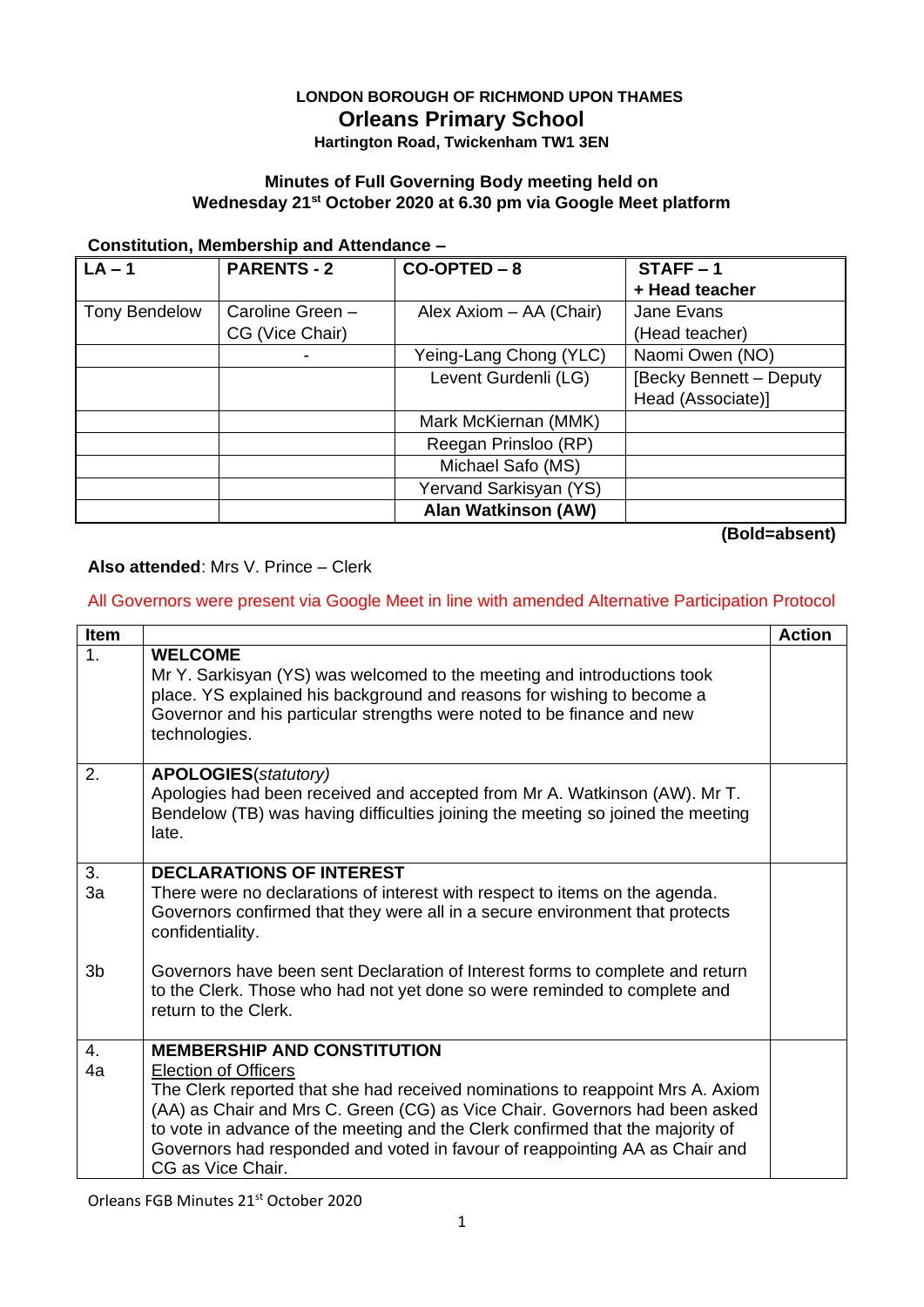| 4 <sub>b</sub> | <b>Appointment of new Governor</b><br>Mr Y. Sarkisyan (YS)'s CV had been circulated to Governors ahead of the<br>meeting and the Clerk confirmed that the majority of Governors had voted to<br>appoint him as Co-opted Governor to the Co-opted vacancy with effect from<br>today's date and that he was to be appointed to the Finance & Premises<br>committee. Governors present ratified this decision.                           |                |  |  |
|----------------|---------------------------------------------------------------------------------------------------------------------------------------------------------------------------------------------------------------------------------------------------------------------------------------------------------------------------------------------------------------------------------------------------------------------------------------|----------------|--|--|
| 4c             | <b>Current Vacancies/Expirations this academic year</b><br>The Clerk reported that there is currently one Parent Governor vacancy and she<br>has liaised with the Headteacher's PA about advertising the vacancy to parents<br>immediately after half-term with a view to having a new Parent Governor in place<br>by the next GB meeting.                                                                                            |                |  |  |
|                | However, it was noted that CG's term of office as Parent Governor expires on 5 <sup>th</sup><br>February 2020. Governors discussed and the Chair and Headteacher expressed<br>a preference for holding one election this term and another at the start of next<br>term. Action: Clerk to liaise with Headteacher and Chair after the meeting<br>about the Parent Governor election                                                    | <b>Clerk</b>   |  |  |
|                | The Clerk reported that Mr M. McKiernan's term of office as Co-opted Governor<br>expires on 21 <sup>st</sup> March 2021 but he could be reappointed at the Spring 1 FGB<br>meeting.                                                                                                                                                                                                                                                   |                |  |  |
| 4d             | <b>Associate Members</b><br>Governors agreed to appoint Mrs R. Bennett (Deputy Headteacher) and Mrs L.<br>Drake (School Business Manager) as Associate Members to the Quality &<br>Standards and Finance & Premises committees respectively.                                                                                                                                                                                          |                |  |  |
| 4e             | Constitution<br>Governors reviewed the existing constitution and confirmed that it continued to<br>meet the school's needs, noting that Governors have been rotated to different<br>committees to build the breadth of experience across all areas of the Governing<br>Board and new Chairs have been appointed for two of the committees with a<br>view to succession-planning.                                                      |                |  |  |
| 5.<br>5a       | <b>PROCEDURAL MATTERS</b><br><b>Monitoring Schedule and Delegation Planner</b><br>This had been circulated. Link Governors were appointed to monitor SDP areas<br>as follows:<br>Maths Mastery - Mr Y. Sarkisyan<br>$\bullet$<br>Reading and Writing - Mr A. Watkinson<br>$\bullet$<br>Inclusion/Diminishing the Difference: Mr M. McKiernan<br>٠<br>Sport - Mr A. Watkinson<br>$\bullet$<br>Recovery Curriculum: New Parent Governor |                |  |  |
|                | Governors were appointed to monitor the following SEF areas:<br>Behaviour and Attitudes - Mr M. Safo<br>$\bullet$<br>Personal Development (inc. RSE): Mrs A. Axiom<br>٠<br>Effectiveness of Early Years: Mr A. Bendelow<br>$\bullet$<br>Leadership and Management - Mrs C. Green<br>$\bullet$<br>Quality of Education: Mrs Y-L Chong<br>$\bullet$                                                                                     | <b>Approve</b> |  |  |
|                | Governors approved the Monitoring Schedule and Delegation Planner for the<br>year with those names added.<br>Action: Chair to circulate amended Monitoring Schedule                                                                                                                                                                                                                                                                   | <b>Chair</b>   |  |  |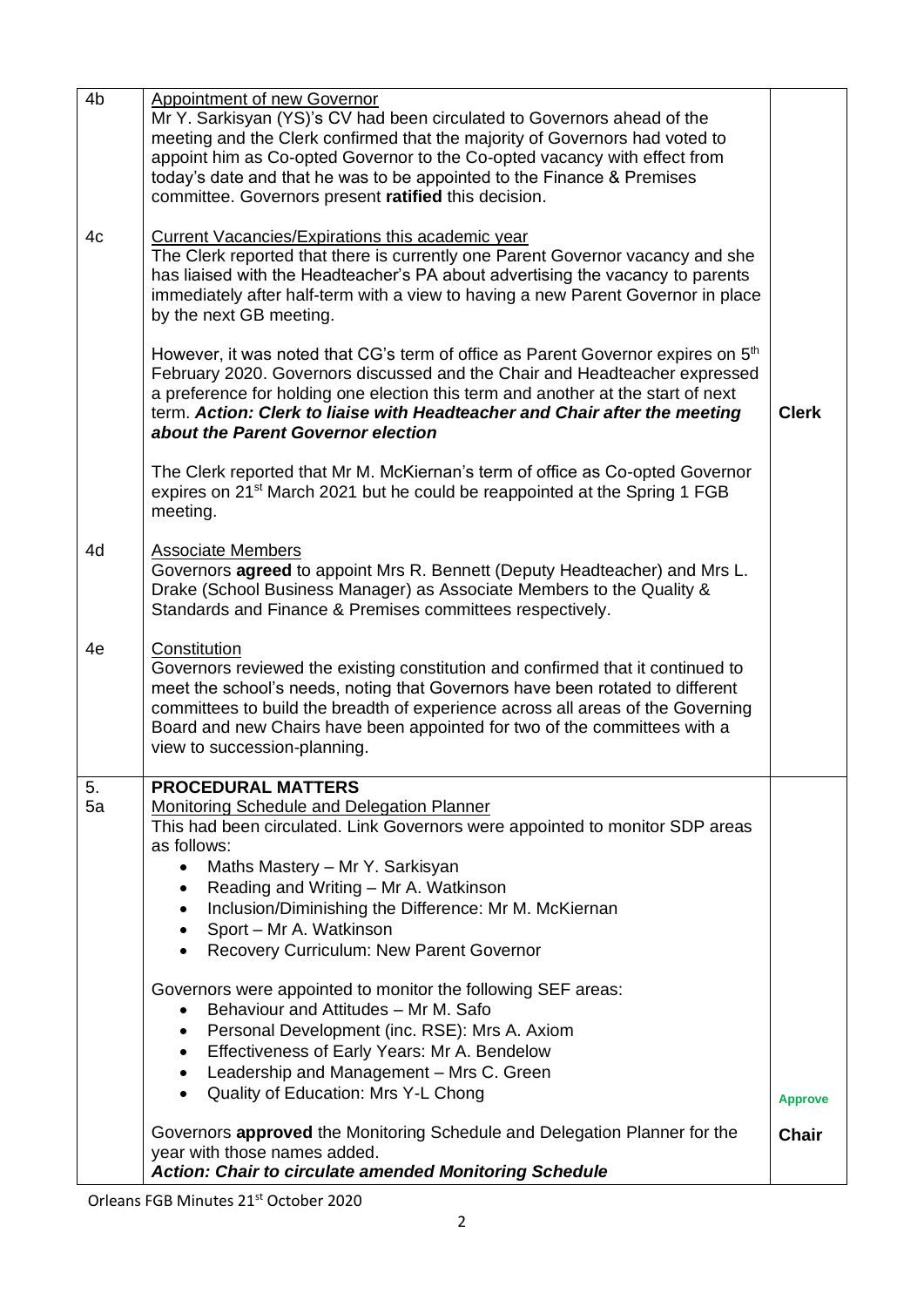|          | The Chair reiterated that Governors are welcome to conduct visits as long as<br>they are pre-agreed, socially distanced and preferably use masks. However,<br>one-on-one meetings can be held virtually.                                                                                                                                                                                                                                                                                                                                                                                                                                                                                                                                                              |                                  |
|----------|-----------------------------------------------------------------------------------------------------------------------------------------------------------------------------------------------------------------------------------------------------------------------------------------------------------------------------------------------------------------------------------------------------------------------------------------------------------------------------------------------------------------------------------------------------------------------------------------------------------------------------------------------------------------------------------------------------------------------------------------------------------------------|----------------------------------|
| 5b       | <b>Standing Orders</b><br>Governors agreed to adopt the Standing Orders subject to the committee<br>membership being added to the document.                                                                                                                                                                                                                                                                                                                                                                                                                                                                                                                                                                                                                           | <b>Approve</b>                   |
| 5c       | Code of Conduct<br>Governors approved the GB Code of Conduct subject to amending the final<br>sentence under Item 6 to reflect that only 'approved Board minutes will be made<br>available to any interested party.' Governors confirmed they were willing to<br>abide by the terms of the Code of Conduct.                                                                                                                                                                                                                                                                                                                                                                                                                                                           | <b>Approve</b><br><b>Consent</b> |
| 5d       | Open or Closed Meetings<br>Governors agreed to open meetings at the discretion of the Board.<br>Action: Clerk to check GB meetings are scheduled on school calendar                                                                                                                                                                                                                                                                                                                                                                                                                                                                                                                                                                                                   | <b>Consent</b><br><b>Clerk</b>   |
| 5e       | Alternative arrangements<br>Governors confirmed the alternative arrangements for meeting attendance in<br>line with the Virtual Meeting Protocol approved last term.<br>Action: Chair to amend the protocol to reflect that the school is now open                                                                                                                                                                                                                                                                                                                                                                                                                                                                                                                    | <b>Consent</b><br><b>Chair</b>   |
| 6.<br>6a | <b>COMMITTEES AND PANELS</b><br><b>Committee Membership</b><br>Governors ratified the membership of committees agreed by email as follows:<br><b>Finance and Premises</b><br>Mr L. Gurdenli (Chair)<br>Mr M. McKiernan<br>Mr Y. Sarkisyan<br>Mr A. Watkinson (Vice Chair, subject to his confirmation)<br>Mrs J. Evans (Headteacher)<br>Mrs L. Drake (School Business Manager)<br>Mr S. Llewelyn (Exeled)<br><b>Quality &amp; Standards</b><br>Mr M. McKiernan (Chair)<br>Mrs A. Axiom<br>Mr T. Bendelow<br><b>Parent Governor</b><br>Mrs J. Evans (Headteacher)<br>Mrs R. Bennett (Deputy Headteacher)<br><b>Personnel, Children and Community</b><br>Mrs A. Axiom (Chair)<br>Mrs Y-L Chong (Vice Chair)<br>Mrs C. Green<br>Mr M. Safo<br>Mrs J. Evans (Headteacher) | <b>Approve</b>                   |
| 6b       | <b>Terms of Reference</b>                                                                                                                                                                                                                                                                                                                                                                                                                                                                                                                                                                                                                                                                                                                                             |                                  |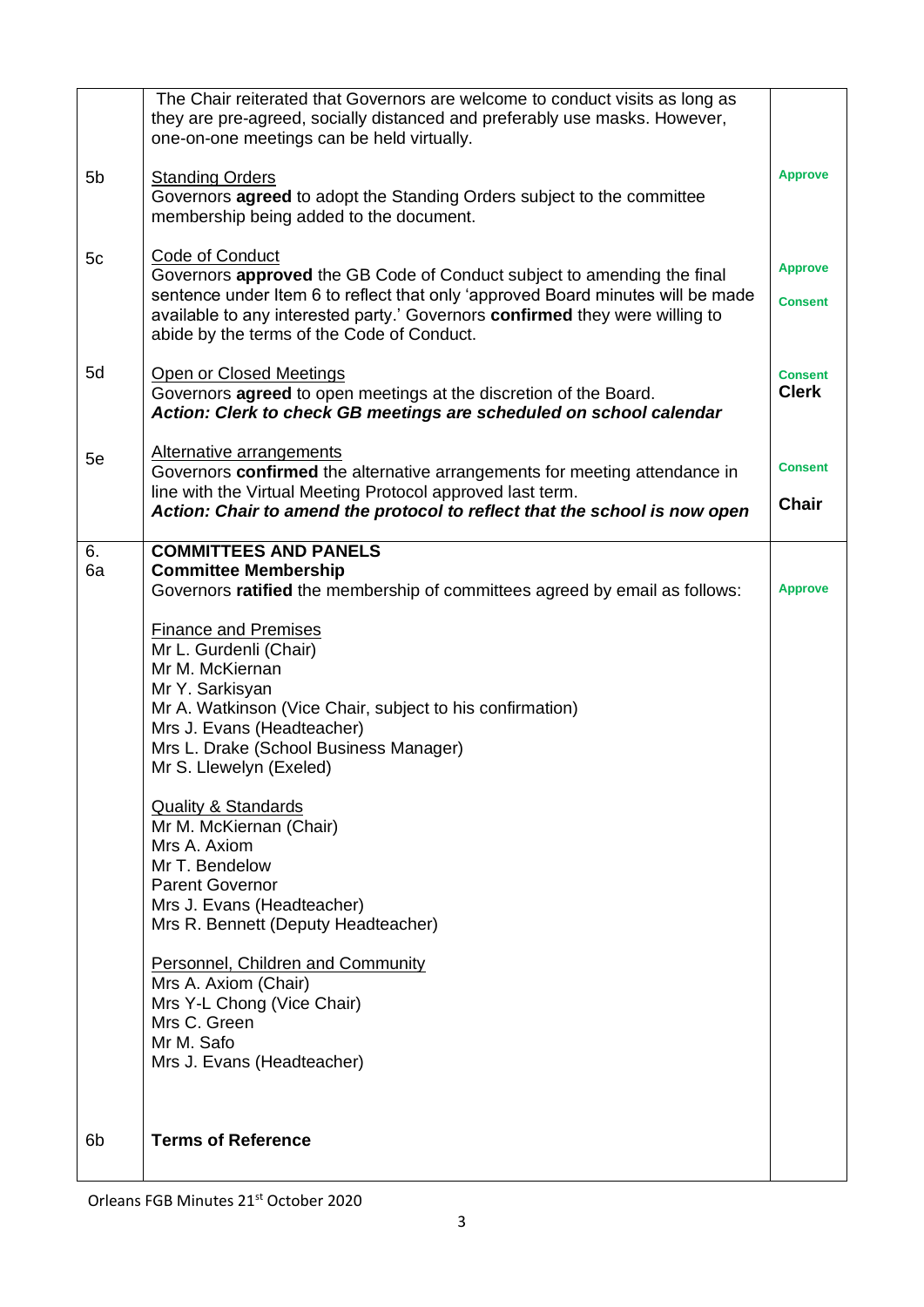|    | Governors approved the Terms of Reference as circulated with one amendment<br>to add a paragraph about equality and diversity to each. Terms of Reference and<br>to the Pay Appeal Panel Terms of Reference to say that the outcome will be<br>reported to the Headteacher (rather than the Chair).<br>Action: Chair to amend committee ToRs and Pay Appeals ToRs and<br>recirculate                                                                                                                                                                                                                                                                                                                                    | <b>Approve</b><br><b>Chair</b> |
|----|-------------------------------------------------------------------------------------------------------------------------------------------------------------------------------------------------------------------------------------------------------------------------------------------------------------------------------------------------------------------------------------------------------------------------------------------------------------------------------------------------------------------------------------------------------------------------------------------------------------------------------------------------------------------------------------------------------------------------|--------------------------------|
| 6c | <b>Appointment to Panels</b><br>Governors confirmed the appointment by email of Mr L. Gurdenli, Mr M. Safo<br>and Mr M. McKiernan to the Pay Panel.                                                                                                                                                                                                                                                                                                                                                                                                                                                                                                                                                                     | <b>Consent</b>                 |
|    | Governors confirmed the appointment by email of Mrs A. Axiom, Mrs C. Green<br>and Ms Y-L Chong to the Pay Appeals Panel and to the Headteacher's<br>Performance Review Panel.                                                                                                                                                                                                                                                                                                                                                                                                                                                                                                                                           | <b>Consent</b>                 |
| 6d | Named Governors were appointed as follows:<br>Child Protection/Safeguarding - Mrs A. Axiom/Mrs C. Green<br>$\bullet$<br>Health and Safety - Mr L. Gurdenli<br>$\bullet$<br>GDPR - Mrs Y. Lang Chong<br>$\bullet$<br><b>OPPTA Link - Mrs C. Green</b><br>$\bullet$                                                                                                                                                                                                                                                                                                                                                                                                                                                       |                                |
| 6e | <b>Committee Reports</b><br>It was noted that it is good practice to take the minutes as read (if minutes had<br>been circulated 7 days ahead of the meeting with the other meeting documents)<br>and for Committee Chairs just to take questions. However, it was noted that,<br>because of when performance data is available, Quality & Standards meetings<br>often take place 3 days before the GB meeting so the minutes would not be                                                                                                                                                                                                                                                                              |                                |
|    |                                                                                                                                                                                                                                                                                                                                                                                                                                                                                                                                                                                                                                                                                                                         |                                |
|    | ready in time.<br>Action: Headteacher/Deputy Head and Clerk to liaise about Q&S and FGB<br>Autumn 2 dates in light of when data will be available.                                                                                                                                                                                                                                                                                                                                                                                                                                                                                                                                                                      | Head/<br>DHT/                  |
|    | <b>Finance &amp; Premises</b>                                                                                                                                                                                                                                                                                                                                                                                                                                                                                                                                                                                                                                                                                           | <b>Clerk</b>                   |
|    | Questions were asked as follows:<br>Q&A: Governors asked if there had been any further update on Energykidz<br>since the meeting and the Head confirmed that the SBM had met with the area<br>manager to express concerns about the replacement of a good team with a<br>temporary team and a recurring issue with the team leader. However, since then<br>the quality of the team has improved. The SBM is monitoring closely.                                                                                                                                                                                                                                                                                         | <b>Inform</b>                  |
|    | Q: Why is our lettings income at 50%?<br>A: The main reason is that some clubs are not able or willing to run within the<br>various constraints and those that are running have been offered discount                                                                                                                                                                                                                                                                                                                                                                                                                                                                                                                   | <b>Account-</b><br>ability     |
|    | because they are not running at full capacity.<br>Q: But why are the providers not putting up prices?<br>A (from Head): Some schools are not running clubs at all but we wanted to be<br>able to offer that service to parents. However, running them within the current<br>constraints and safety measures, means that clubs are having to run with<br>significantly fewer participants. We wanted to maintain contact with those good<br>quality clubs for the long term and we feel it is better to have less money coming<br>in than none at all. LG stressed that there is a balance to be struck and overall<br>the budget – despite the decreased lettings income, is showing an increased<br>positive variance. | <b>Challenge</b>               |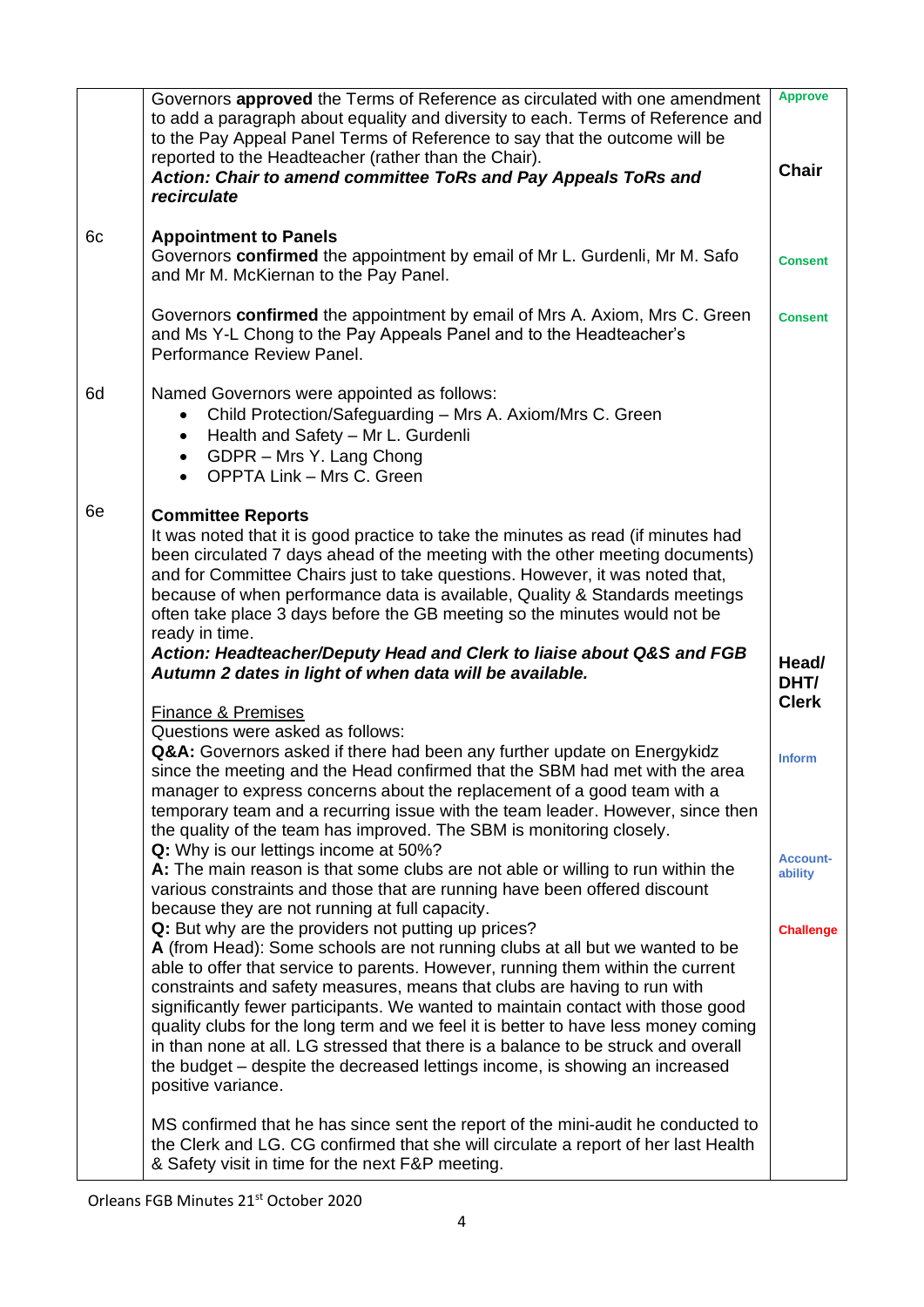| Q&A: Governors asked for clarification as to the discussion around policies in<br>the meeting and LG replied that YS had asked how, given the large number of<br>policies, Governors ensure they are monitored in terms of compliance and had<br>asked if there was merit in having a 3-page summary of a 20-page policy?<br>However, it was explained that each policy does have an owner who is<br>responsible for ensuring that relevant people are familiar with the contents and<br>that, where appropriate, staff are trained in the application of the policies.                                                                                                                                                                                                                                                                                                                                                                                                                                                                                                                                                                              | <b>Account-</b><br>ability |
|------------------------------------------------------------------------------------------------------------------------------------------------------------------------------------------------------------------------------------------------------------------------------------------------------------------------------------------------------------------------------------------------------------------------------------------------------------------------------------------------------------------------------------------------------------------------------------------------------------------------------------------------------------------------------------------------------------------------------------------------------------------------------------------------------------------------------------------------------------------------------------------------------------------------------------------------------------------------------------------------------------------------------------------------------------------------------------------------------------------------------------------------------|----------------------------|
| LG highlighted key issues discussed in the meeting and reiterated the improved<br>financial position.                                                                                                                                                                                                                                                                                                                                                                                                                                                                                                                                                                                                                                                                                                                                                                                                                                                                                                                                                                                                                                                |                            |
| <b>Quality &amp; Standards</b><br>MMK gave a brief summary of points discussed in the meeting. BB confirmed<br>that, since the meeting, she has further simplified the Targets table and will<br>recirculate to MMK and the Clerk to share with the committee.<br>Q&A: Governors asked how the school is planning to use the Catch-up funding<br>for year groups who were not in school during lockdown and MMK confirmed<br>that it is at the school's discretion to target this funding wherever the need is.<br>The Headteacher had included a draft plan for the use of this money in her<br>Headteacher's report, which includes pre-teaching interventions and Third<br>Space remote tuition. BB reported that she is planning to apply for the element<br>of the National tutoring programme going live in November which relates to<br>approved tutors. Third Space is on the list of approved tutors so she hopes to<br>obtain an increased discount. The school would not be eligible for the second<br>part of this programme that relates to Disadvantaged Pupils (DPs) because the<br>school does not have a large enough group of DPs. | <b>Account-</b><br>ability |
| Governors commended the school on the work they have clearly done in<br>identifying all the gaps.                                                                                                                                                                                                                                                                                                                                                                                                                                                                                                                                                                                                                                                                                                                                                                                                                                                                                                                                                                                                                                                    | <b>Support</b>             |
| PC&C:<br>The Chair highlighted the discussion that had taken place during the meeting<br>around staff work-life balance and the Headteacher reported that the SLT had<br>today discussed the concerning outcome of a survey conducted with teachers<br>where they had been asked how they were feeling on a scale of 1 to 10.<br>Teachers had given themselves very low scores and Ms R. Prinsloo (RP)<br>elaborated, explaining all the reasons why teachers are feeling pressurised,<br>noting that they particularly miss the social interaction of the staff room and the<br>ability to de-stress over lunch with colleagues. The SLT will unpick this further<br>and consider what can be done to relieve the situation, help staff to find the team<br>spirit and rebuild their enthusiasm for the profession.<br>Q: Would more visits from Governors help?                                                                                                                                                                                                                                                                                    | <b>Support</b>             |
| A (from RP): As a sounding board - reaching out to teachers, yes. But if it is a<br>fact-finding mission it would just add to the burden. Everything involves more<br>complication. For example, the logistics of pre-teaching or volunteers hearing<br>reading or key words - every intervention or initiative has to be risk assessed.<br>A (from Head): We have a very strong collegiate spirit at Orleans so other<br>schools would probably be in a worse position. What staff are finding particularly<br>difficult is the inability to interact with each other but there isn't a solution to it<br>because it is the state of the nation. The SLT will review.<br>Q: Are there some extra resources to put towards this?<br>A (from JE): I am looking at that with Lauren. We would not be able to fund a TA                                                                                                                                                                                                                                                                                                                                 | <b>Support</b>             |
| 5 mornings this week but we can look at buying in some more hours to support<br>teachers. I would really like to see some more tangible support and advice from<br>AfC for Headteachers during the Covid-19 period.                                                                                                                                                                                                                                                                                                                                                                                                                                                                                                                                                                                                                                                                                                                                                                                                                                                                                                                                  |                            |

Orleans FGB Minutes 21st October 2020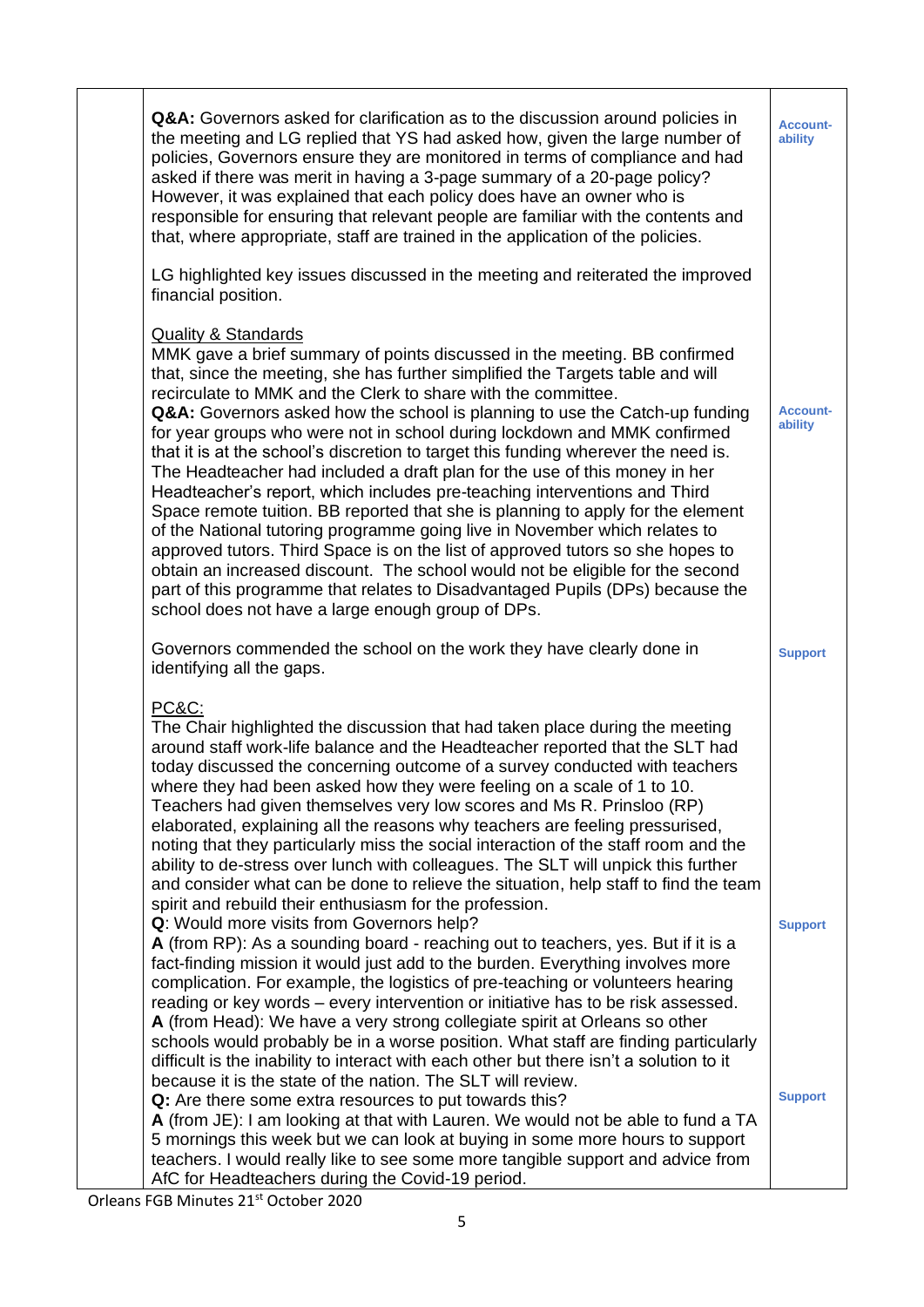|    | Governors discussed what they could do to help or support staff and it was<br>agreed to continue to bring cakes or tokens of appreciation on a Friday.                                                                                                                                                                                                                                                                                                                                                                                                                                                                             |                            |
|----|------------------------------------------------------------------------------------------------------------------------------------------------------------------------------------------------------------------------------------------------------------------------------------------------------------------------------------------------------------------------------------------------------------------------------------------------------------------------------------------------------------------------------------------------------------------------------------------------------------------------------------|----------------------------|
|    | Pay Panel<br>LG reported that the Pay Panel met and approved recommendations for pay<br>awards for all staff who are eligible. This was done on the basis that teachers<br>should not be penalised for being unable to fully meet all of their objectives<br>because of Covid.                                                                                                                                                                                                                                                                                                                                                     |                            |
| 7. | <b>MINUTES AND MATTERS ARISING</b><br>Governors approved the minutes held on 15 <sup>th</sup> July<br>All actions were complete except for signing the minutes. The Headteacher<br>expressed a preference for all minutes to be signed after each meeting and<br>Governors discussed how best to action this, given that all meetings are<br>currently virtual. It was agreed to leave the minutes on Reception for the Chair<br>of Governors and Committee Chairs to sign or, where that is not possible, to<br>send the minutes to them for signature.<br>Action: Chair of Governors and Committee Chairs to sign hard copies of | <b>Approve</b>             |
|    | minutes left on Reception.                                                                                                                                                                                                                                                                                                                                                                                                                                                                                                                                                                                                         | AA/LG/<br><b>MMK</b>       |
| 8. | <b>HEADTEACHER'S REPORT</b><br>The Headteacher's Report had been in the meeting file 7 days before the<br>meeting and had contained briefings on early outbreak measures, recovery<br>curriculum, response to local lockdown measures, Free School Meals and catch-<br>up funding. The Headteacher highlighted that she was particularly pleased with<br>the level of attendance, which was above 95% in every class. There are no<br>families who are refusing to send children in. Any absence is due to genuine                                                                                                                 |                            |
|    | sickness.<br>Q: Is all staff training virtual?<br>A: Yes. I did the safeguarding Level 3 training virtually but they insist on being<br>able to see you so they know you are participating. We do have training within<br>staff meetings in school. One of our teachers is leading the virtual networks for<br>AfC for History.                                                                                                                                                                                                                                                                                                    | <b>Inform</b>              |
|    | Q: Can Governors attend those virtually if they are appropriate?<br>A: The Equalities training on the INSET day will be done in the hall where we<br>can socially distance but Governors can join virtually if they wish. Governors<br>should speak to Becky Bennett if they wish to attend.                                                                                                                                                                                                                                                                                                                                       | <b>Account-</b><br>ability |
|    | YLC said that the School Business Manager had said she would arrange a date<br>to invite new Governors to GDPR training as part of their induction. Governors<br>were informed that Equality training is from 10 to 12 and GDPR from 8.30 to<br>9.30 on the INSET day.                                                                                                                                                                                                                                                                                                                                                             | <b>Account-</b><br>ability |
|    | Action: Governors to advise the Headteacher or BB if they wish to attend<br><b>GDPR</b> training.                                                                                                                                                                                                                                                                                                                                                                                                                                                                                                                                  | <b>Govs</b>                |
|    | Q: With early outbreak management, if a child is taken into isolation room and is<br>suspected of Covid. Is the sibling also taken out of class?<br>A: Yes, and the parents are requested to pick them up.                                                                                                                                                                                                                                                                                                                                                                                                                         | <b>Account-</b><br>ability |
|    | Q: Are you actually asking to see the negative test result before they return?<br>A: Yes, we have been asking but there is no legal requirement for them to do so.<br>Some schools have chosen not to but we would prefer to see it to satisfy<br>ourselves.                                                                                                                                                                                                                                                                                                                                                                       | <b>Account-</b><br>ability |
|    | Q: On parental engagement section, are any of the things listed happening<br>virtually                                                                                                                                                                                                                                                                                                                                                                                                                                                                                                                                             | <b>Account-</b><br>ability |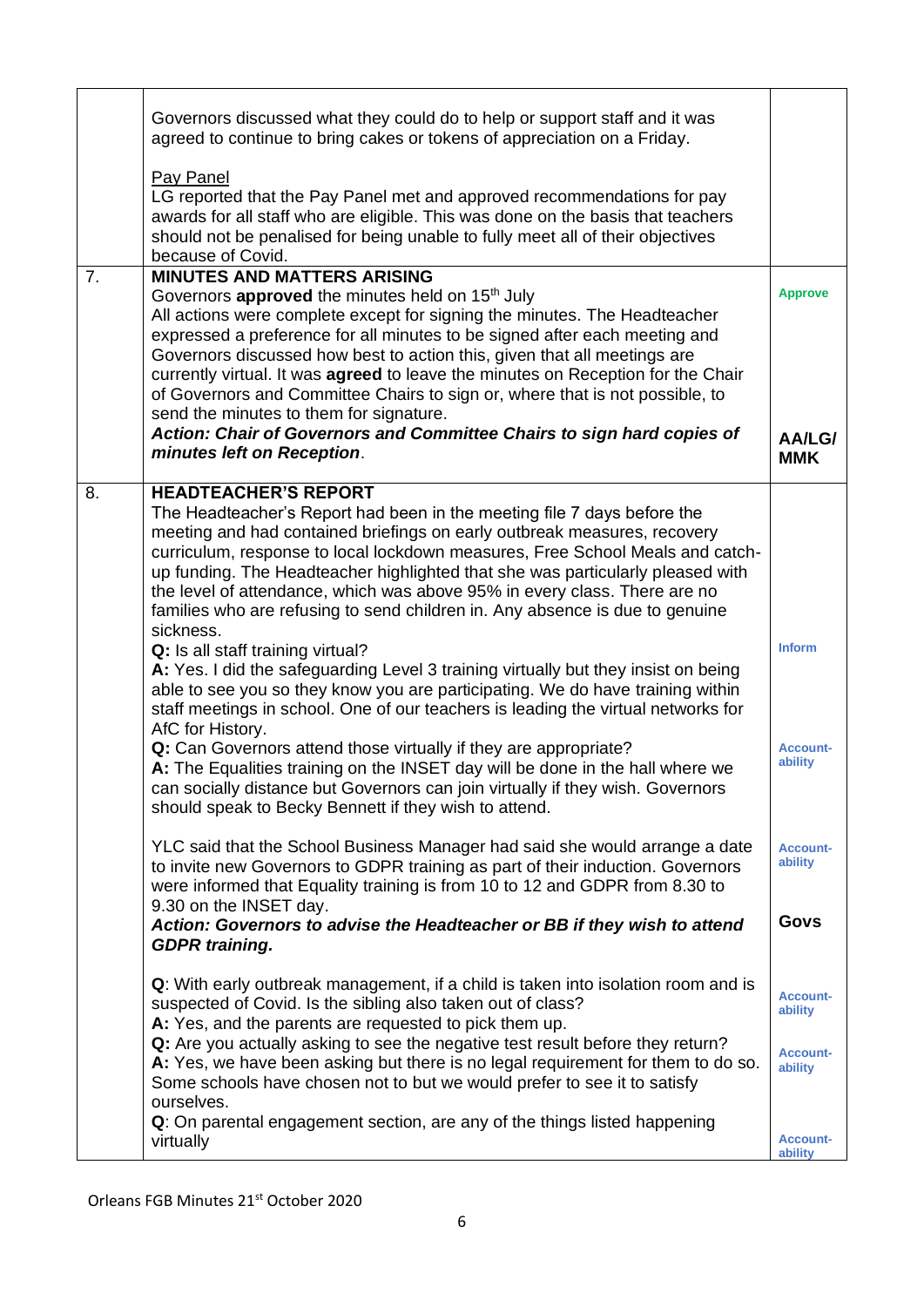|            | A: Yes, we have had the Parent Rep meeting virtually. Socially distanced                                                                                                                                                                                                                                                                                                                                                                                                                                                                                 |                                             |
|------------|----------------------------------------------------------------------------------------------------------------------------------------------------------------------------------------------------------------------------------------------------------------------------------------------------------------------------------------------------------------------------------------------------------------------------------------------------------------------------------------------------------------------------------------------------------|---------------------------------------------|
|            | nursery visits took place. IEP meetings are taking place virtually. We had<br>Nursery and Reception curriculum evenings which were really attended and had<br>good feedback. The adopted parents meeting is taking place after half term. The<br>on-line safety Workshop for KS2 parents will be happening virtually and we are<br>hoping that take-up will be improved. We are thinking about whether we need to<br>do one or two virtual curriculum meetings in Spring e.g. Phonics especially for<br>EAL parents and Maths Mastery for newer parents. |                                             |
|            | Governors noted the remit of Ofsted interim visits and the Headteacher reported<br>that a couple of schools have had them and reported that there are two<br>inspectors, one asking questions and the other typing up the answers. It was<br>noted that teaching unions are insisting that legally these visits should be<br>classed as inspections.                                                                                                                                                                                                     |                                             |
|            | Governors noted the School Improvement Partner (SIP) Report, which had been<br>circulated.                                                                                                                                                                                                                                                                                                                                                                                                                                                               |                                             |
| 9.<br>9a   | <b>STRATEGY</b><br>School Development Plan (SDP) 2020-21<br>The Headteacher explained the rationale for each of the objectives on the SDP:<br>LG left meeting at 8.30 pm<br>Governors approved the SDP and the progress against each objective will be<br>scrutinised throughout the year by the relevant committees.                                                                                                                                                                                                                                    | <b>Approve</b>                              |
| 9b         | <b>SEF</b><br>An updated version of the SEF, including changes made as a result of Covid,<br>had been shared with Governors. There are still a couple more changes to be<br>made. Governors commended her on a very complete document. The<br>Headteacher confirmed that she will write a summary for uploading to the school<br>website.<br>LG rejoined the meeting at 8.33 pm                                                                                                                                                                          |                                             |
| 9c         | Disadvantaged Pupil (DP) Funding Strategy 2020-21<br>Governors approved the plan for use of the DP funding for 2020-21.                                                                                                                                                                                                                                                                                                                                                                                                                                  | <b>Approve</b>                              |
| 9d         | Sports Premium Strategy 2020/21<br>Governors approved the plan for use of the Sports Premium.<br>NO left the meeting at 8.34                                                                                                                                                                                                                                                                                                                                                                                                                             | <b>Approve</b>                              |
|            | Q&A: Governors asked whether the restrictions are impacting on the Sports<br>Premium strategy and the Headteacher confirmed that there are a number of<br>activities that cannot take place at the moment from a Risk Assessment point of<br>view e.g. going to Marble Hill for sports. This may be reviewed in the Spring,<br>depending on the guidance at the time.<br>Q&A: Governors asked and the Headteacher confirmed that unspent money can                                                                                                       | <b>Account-</b><br>ability<br><b>Inform</b> |
|            | be carried over.                                                                                                                                                                                                                                                                                                                                                                                                                                                                                                                                         |                                             |
| 10.<br>10a | <b>STRATEGY AND SELF-EVALUATION</b><br><b>Annual Self-Evaluation including Chair's 360 Evaluation</b>                                                                                                                                                                                                                                                                                                                                                                                                                                                    |                                             |
|            | Governors had returned their self-evaluations and the Chair had shared<br>collated responses, which were generally very positive. The key<br>improvement areas identified in Summer 2020 are:                                                                                                                                                                                                                                                                                                                                                            |                                             |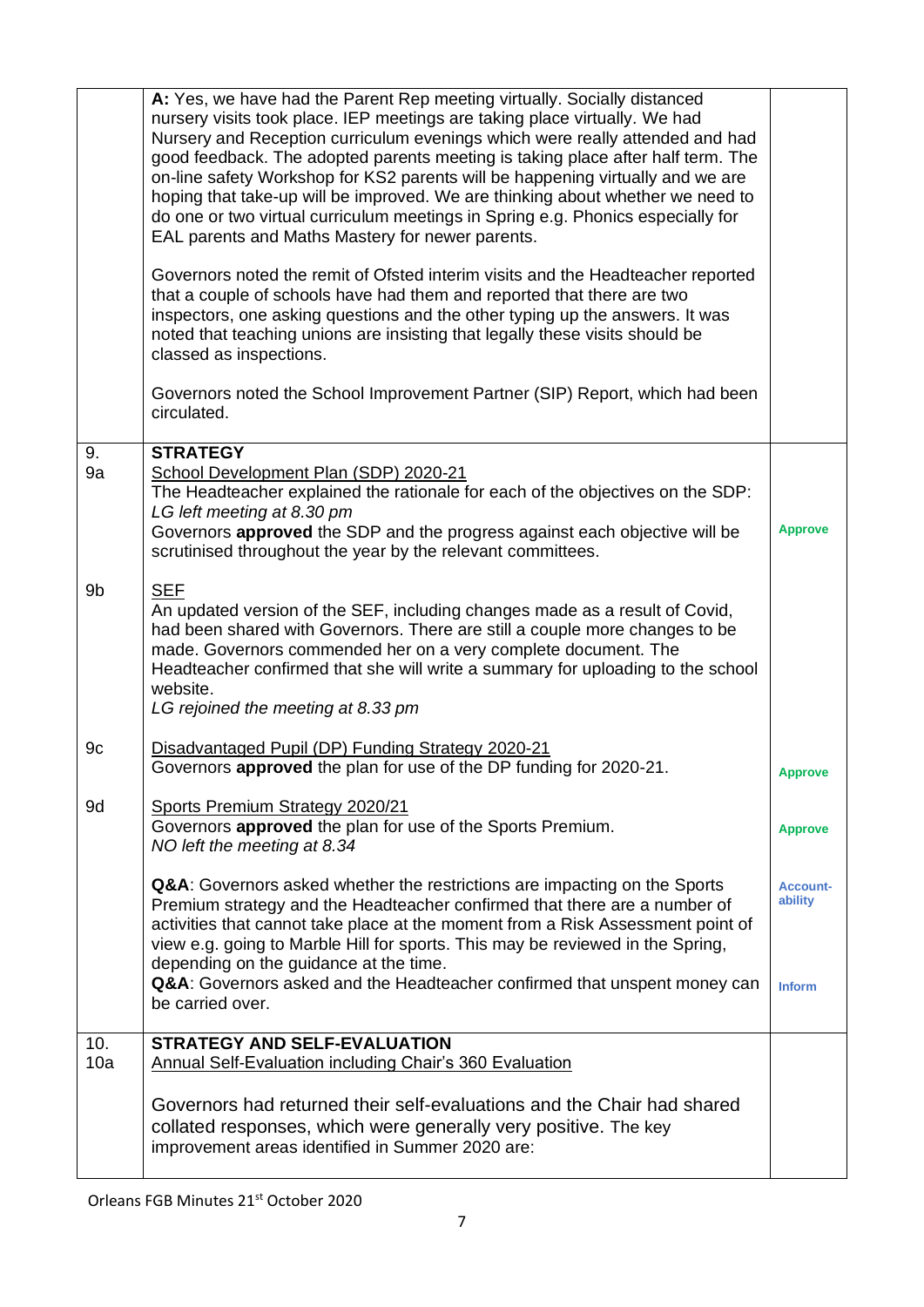| 10 <sub>b</sub>                                                                                                                                                                                                                                                                                                                                                                                                                                                                                                                                                                                                                                                                                 | Improve the induction process for new governors<br>Increase focus on SDP and other school strategic priorities in meetings<br>and governor visits<br>Improve the effectiveness of governor input in key documents and<br>policies<br>The chair could increase support for governors<br>Strategic objectives 2020-21<br>Governors agreed to retain the five-year strategic objectives but discussed how<br>most effectively to put these into practice. It was agreed that the relevant<br>strategic priorities should be kept in mind during committee meeting and used to<br>inform/guide discussions with a focused review of at least once a year.                                                                                                                                                                                                                                                                                                                                                                                                                                                                                                                                                                                                                                                                                                                                                                                                                                                                                                                                 |                |  |
|-------------------------------------------------------------------------------------------------------------------------------------------------------------------------------------------------------------------------------------------------------------------------------------------------------------------------------------------------------------------------------------------------------------------------------------------------------------------------------------------------------------------------------------------------------------------------------------------------------------------------------------------------------------------------------------------------|---------------------------------------------------------------------------------------------------------------------------------------------------------------------------------------------------------------------------------------------------------------------------------------------------------------------------------------------------------------------------------------------------------------------------------------------------------------------------------------------------------------------------------------------------------------------------------------------------------------------------------------------------------------------------------------------------------------------------------------------------------------------------------------------------------------------------------------------------------------------------------------------------------------------------------------------------------------------------------------------------------------------------------------------------------------------------------------------------------------------------------------------------------------------------------------------------------------------------------------------------------------------------------------------------------------------------------------------------------------------------------------------------------------------------------------------------------------------------------------------------------------------------------------------------------------------------------------|----------------|--|
| Action: Clerk to add to relevant committee agendas<br><b>Voluntary Funding Update</b><br>10 <sub>c</sub><br>CG reported that there is £9K in the account to transfer to the school and the<br>Fund is now an official charity. She now has access to more information e.g.<br>how many people are regular monthly givers and how many are one-off<br>donations and the next step is to decide what to do with that information. She is<br>in the process of setting up a date to meet with Voluntary Fund officers to look at<br>publicising and getting the message out to parents that, if they are able, this<br>should be something they support as part of their obligation to the school. |                                                                                                                                                                                                                                                                                                                                                                                                                                                                                                                                                                                                                                                                                                                                                                                                                                                                                                                                                                                                                                                                                                                                                                                                                                                                                                                                                                                                                                                                                                                                                                                       | <b>Clerk</b>   |  |
| 11.<br>11a                                                                                                                                                                                                                                                                                                                                                                                                                                                                                                                                                                                                                                                                                      | <b>SAFEGUARDING</b><br>Governors confirmed they have read Parts One and Two of the September                                                                                                                                                                                                                                                                                                                                                                                                                                                                                                                                                                                                                                                                                                                                                                                                                                                                                                                                                                                                                                                                                                                                                                                                                                                                                                                                                                                                                                                                                          | <b>Consent</b> |  |
|                                                                                                                                                                                                                                                                                                                                                                                                                                                                                                                                                                                                                                                                                                 | 2020 update of Keeping Children Safe in Education.                                                                                                                                                                                                                                                                                                                                                                                                                                                                                                                                                                                                                                                                                                                                                                                                                                                                                                                                                                                                                                                                                                                                                                                                                                                                                                                                                                                                                                                                                                                                    |                |  |
| 11 <sub>b</sub>                                                                                                                                                                                                                                                                                                                                                                                                                                                                                                                                                                                                                                                                                 | <b>Consent</b><br>Governors confirmed they are willing to abide by the Acceptable Usage Policy                                                                                                                                                                                                                                                                                                                                                                                                                                                                                                                                                                                                                                                                                                                                                                                                                                                                                                                                                                                                                                                                                                                                                                                                                                                                                                                                                                                                                                                                                        |                |  |
| 11c                                                                                                                                                                                                                                                                                                                                                                                                                                                                                                                                                                                                                                                                                             | <b>Annual Safeguarding Report:</b><br>The Headteacher reported the following:<br>Safeguarding continues to be embedded in the school practice<br>She is still the Designated Safeguarding Lead (DSL) and the deputies<br>are BB, Ms L. Ho (SENCO) and Ms S. Connolly. They work as a team to<br>make referrals to SPA, which ensures that all decisions made with regard<br>to children's safety are rational.<br>5 referrals were made to SPA for 6 pupils last year but none have been<br>made since the start of this term.<br>Richmond are due an inspection from Social Care and they will be<br>$\bullet$<br>contacting schools as part of that. She confirmed that the school is fully<br>ready for any such request and all the school's files are up-to-date.<br>All safeguarding training is up to date for staff and it will be delivered for<br>$\bullet$<br>any new staff.<br>All the school's policies relating to safeguarding, that are due for renewal,<br>$\bullet$<br>are either in the process of being reviewed or have been reviewed.<br>There are no children currently on a Child Protection Plan. The three<br>$\bullet$<br>children who had been on a CP Plan have been moved to Child in Need.<br>There have been no referrals to the LADO and no allegations against<br>$\bullet$<br>staff in relation to safeguarding.<br>A safeguarding action plan was developed at the start of year, with pupil<br>$\bullet$<br>wellbeing very much a focus. Children seem very settled but teachers are<br>aware that things may come up and are prepared for that. |                |  |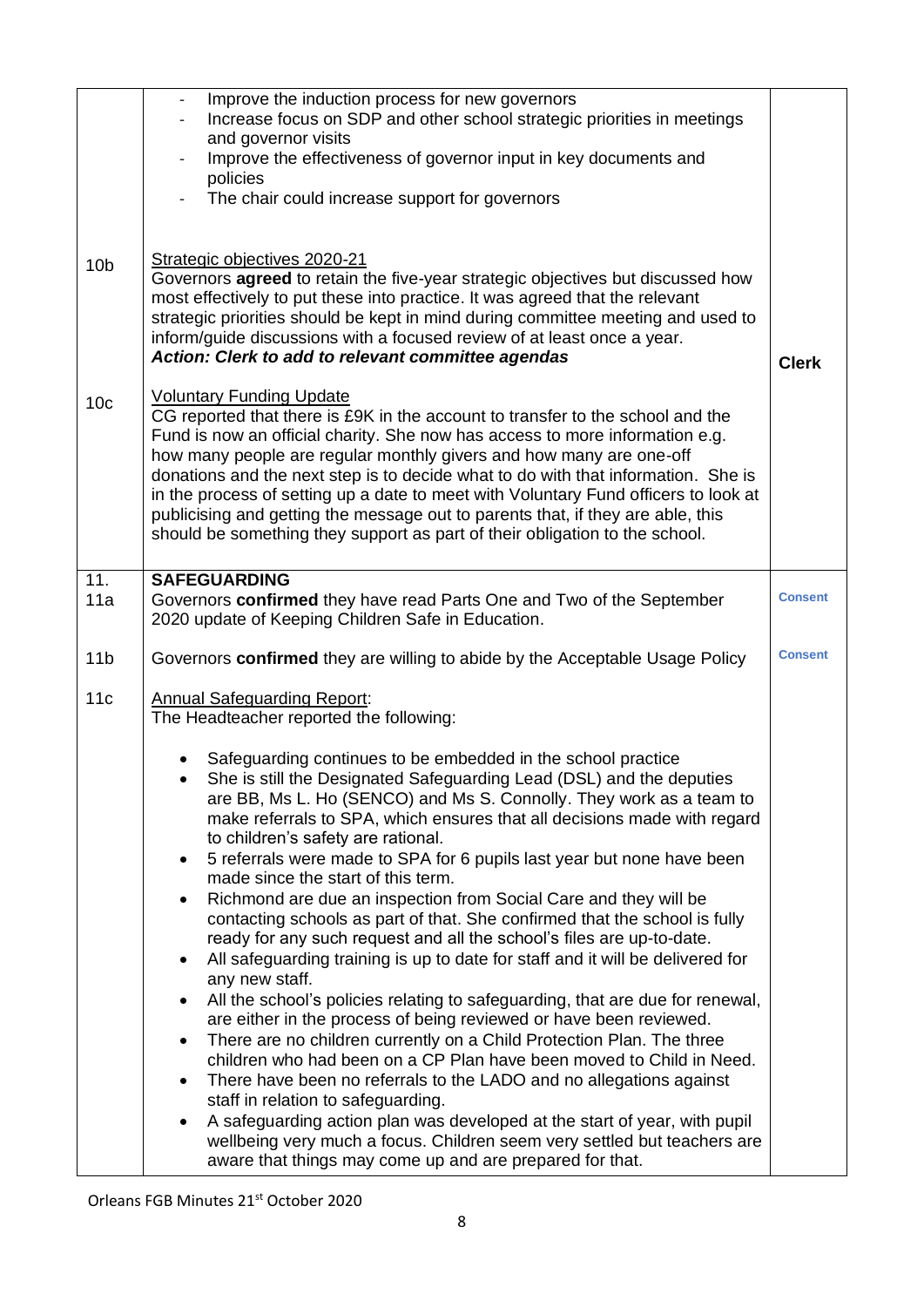|                 | Q&A: Governors asked if they could undertake their annual safeguarding<br>training virtually and the Head said she would set it up.<br>Action: The Headteacher to set up virtual safeguarding training for<br>Governors.                                                                                                                                                                                                                                                                                                                                                                                                    | <b>Account-</b><br>ability<br>Head |
|-----------------|-----------------------------------------------------------------------------------------------------------------------------------------------------------------------------------------------------------------------------------------------------------------------------------------------------------------------------------------------------------------------------------------------------------------------------------------------------------------------------------------------------------------------------------------------------------------------------------------------------------------------------|------------------------------------|
| 12.             | <b>POLICIES</b><br>Governors approved the following policies:                                                                                                                                                                                                                                                                                                                                                                                                                                                                                                                                                               | Approve                            |
|                 | Safeguarding<br>$\bullet$<br><b>SEND</b><br>$\bullet$<br><b>Disclosure and Debarring</b><br>$\bullet$<br>• Governor Visits<br>Induction (subject to replacing Rebecca Mole's name with BB's)<br>$\bullet$                                                                                                                                                                                                                                                                                                                                                                                                                   |                                    |
|                 | Governors ratified the following policies, which had been reviewed and agreed<br>by committees:<br><b>Accessibility Plan</b><br>$\bullet$<br>Data Protection<br>$\bullet$<br>• Teacher's Pay<br><b>Staff Code of Conduct</b><br>$\bullet$                                                                                                                                                                                                                                                                                                                                                                                   | <b>Ratify</b>                      |
|                 | Governors noted the Policy Review Schedule for the year and had a discussion<br>about the policy schedule for the year and whose responsibility it is to update it<br>at the beginning of the academic year. It was noted that the Clerk has been<br>maintaining a list that she inherited from a previous Chair of Governors but<br>Cathy Brook, the Headteacher's PA maintains the definitive policy schedule and<br>she will share with the Clerk, who can then circulate to Chair of Governors and<br>committee Chairs.                                                                                                 |                                    |
| 13.<br>13a      | <b>TERMLY INFORMATION</b><br>Governors noted the summary of the termly Clerks' Briefing, which had been<br>circulated. The Clerk will the attending a further briefing in the second half of<br>term.                                                                                                                                                                                                                                                                                                                                                                                                                       |                                    |
| 13 <sub>b</sub> | Governors noted the changes to the Governors' Handbook, which had been<br>circulated.                                                                                                                                                                                                                                                                                                                                                                                                                                                                                                                                       |                                    |
| 14.             | <b>LINK GOVERNOR REPORT</b><br>YLC reported that she had undertaken a GDPR visit and will write a report.<br>Generally the school is pleased with the DPO, who is providing a lot of support<br>when necessary. Any recommendations highlighted by the DPO's visit have<br>always been actioned so she is satisfied the school is compliant. She<br>recommended that new Governors attend GDPR training on 2 <sup>nd</sup> November so<br>they are apprised of the statutory obligations and rules.<br><b>Action: YLC to write GDPR Visit report</b><br>Action: YS to attend GDPR training on 2 <sup>nd</sup> November 2020 | <b>YLC</b><br><b>YS</b>            |
| 15.             | <b>GOVERNOR TRAINING</b><br>CG reported that she had undertaken training in Headteacher's Performance<br>Management and in the Complaints Procedure. She was pleased to report that<br>some of the recommendations made at the latter training are already practised<br>by this school e.g. in general, the school is effective at ensuring lines of<br>communication are open to head off any potential problems. Pre-Covid, the<br>Headteacher was always in the playground before and after school so parents                                                                                                            |                                    |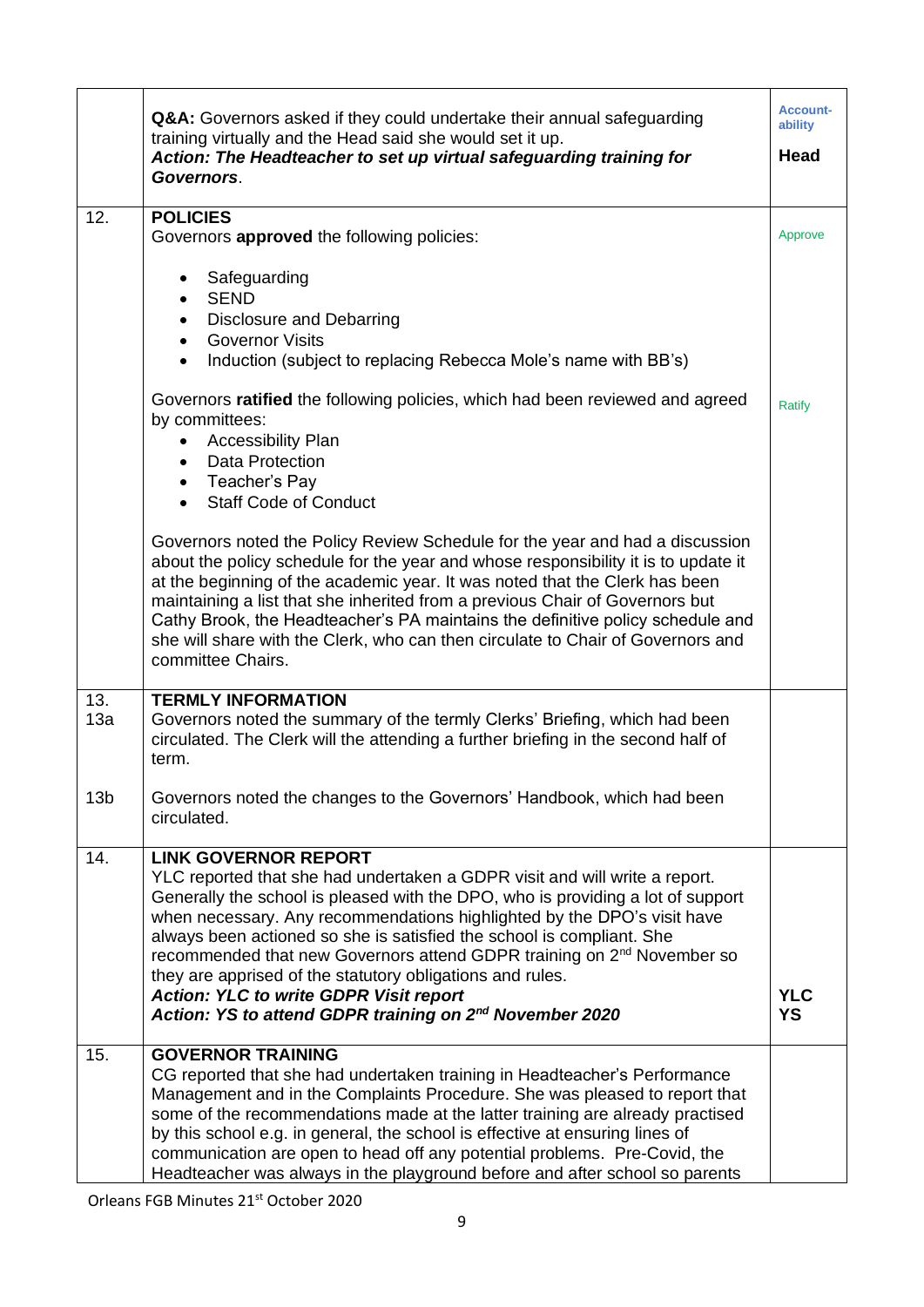|     | could tell her their concerns. The Headteacher confirmed that, although she<br>could not fully replicate that under the current restrictions, she will be on the gate<br>more next half-term. Governors, who are also parents, commented that parents<br>do miss that contact with teachers and with each other and a lot more discussion<br>is now taking place on the parents' WhatsApp group instead.                                                                                                                                                            |  |
|-----|---------------------------------------------------------------------------------------------------------------------------------------------------------------------------------------------------------------------------------------------------------------------------------------------------------------------------------------------------------------------------------------------------------------------------------------------------------------------------------------------------------------------------------------------------------------------|--|
| 16. | <b>ANY OTHER BUSINESS</b><br>AA proposes that, instead of Governor of the Month, Governors take turns each<br>week to drop in a cake or treats for the staff as a small token of appreciation.                                                                                                                                                                                                                                                                                                                                                                      |  |
| 17. | <b>GOVERNORS TO CONSIDER </b><br>Governors <b>agreed</b> that they had achieved the following at this meeting:<br>Agreed the overarching strategic focus to drive the school forward<br>Talked about teacher's work-life balance and agreed to keep this under<br>consideration<br>Appointed a new Governor to fill a skills gap on the Governing Body<br>Agreed delegated responsibilities for the committees<br>Conducted a self-evaluation and agreed next steps for improving.<br>Governors commended the staff for all their hard work in trying circumstances |  |
| 18  | <b>DATE OF NEXT MEETING:</b><br>It was <b>agreed</b> to rearrange this to a later date as the Q&S meeting will have to<br>be delayed to enable staff to collate and analyse date. (Post meeting note: this<br>meeting was rearranged to Thursday 10 <sup>th</sup> December 2020).                                                                                                                                                                                                                                                                                   |  |

The meeting finished at 9.05 pm.

Signature: \_\_\_\_\_\_\_\_\_\_\_\_\_\_\_\_

Date: \_\_\_\_\_\_\_\_\_\_\_\_\_\_\_\_

# **Actions Arising:**

| <b>Item</b>     | <b>Action</b>                                                                                                         | <b>By Whom</b>                              | <b>By When</b>         | When<br>complete |
|-----------------|-----------------------------------------------------------------------------------------------------------------------|---------------------------------------------|------------------------|------------------|
| 4c              | Liaise with Cathy Brook and Jane Evans<br>about parent governor election                                              | Chair                                       | 2/11/2020              | Complete         |
| 5a              | Circulate amended Monitoring Schedule                                                                                 | Alex Axiom                                  | 2/11/2020              | Complete         |
| 6e              | Liaise about rearranging Q&S and FGB<br>Autumn 2 dates                                                                | Clerk/Jane<br>Evans/Becky<br><b>Bennett</b> | 6/11/2020              | Complete         |
| $\overline{7}$  | Sign hard copies of FGB and committee<br>minutes left at Reception                                                    | A Axiom/<br>M McKiernan/<br>Lev Gurdenli    | 6/11/2020              | 18/12/2020       |
| 8               | Let Becky Bennett know if they want to<br>attend GDPR training                                                        | <b>All Governors</b>                        | 2/11/2020              |                  |
| 10 <sub>b</sub> | Add GB Strategic Objectives to relevant<br>committee agendas                                                          | <b>Clerk</b>                                | Ongoing                | Complete         |
| 11c             | Set up virtual safeguarding training for<br>Governors                                                                 | Jane Evans                                  | 6/11/2020              |                  |
| 14              | Write GDPR Visit Report<br>$\bullet$<br>Attend GDPR Training on 2 <sup>nd</sup><br>$\bullet$<br>November, if possible | Y-L Chong<br>Yervand<br>Sarkisyan           | 2/12/2020<br>2/11/2020 | Complete         |